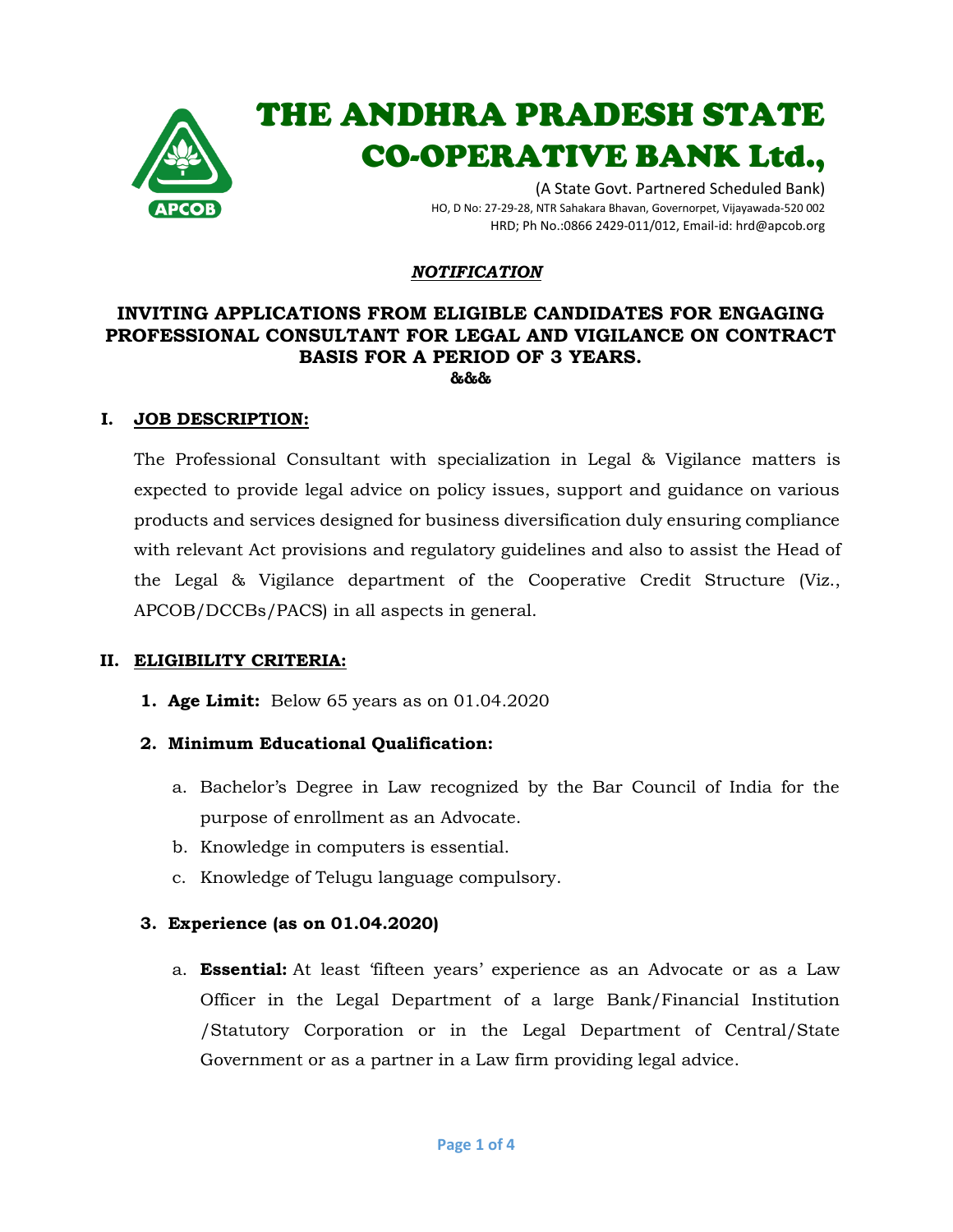b. **Desirable:** Experience in APCS Act., & Rules, laws relating to Banking, labour laws, Taxation laws, Cyber Security and Information Technology Laws, various laws relevant to MSME pertaining to APCOB, DCCBs and PACS.

## **III. TERMS & CONDITIONS OF THE APPOINTMENT:**

- 1. **Contract Period**: The period of contract will be initially for a period of 3 years, subject to review of performance at the end of each year.
- 2. **Remuneration and other perks & allowances**: The selected candidate will be paid a consolidated monthly emoluments up to Rs.75, 000/- depending on the qualification and experience of the candidate as decided by the Interview panel. The other applicable perks and allowance are as under:
	- a. TA/DA as applicable would be paid for Tours within and outside the State on par with DGM Cadre Officer of APCOB.
	- b. Other Perks/Facilities: Laptop, Mobile Phone, conveyance allowance/facility (as per the availability), mobile charges etc.,

**3. Job location:** Place of posting would be at Head Office of APCOB

# **IV. ROLES & RESPONSIBILITIES:**

- 1. Provide legal advice on policy issues, support and guidance on various products and services designed for business diversification duly ensuring compliance with relevant Act provisions and regulatory guidelines.
- 2. Drafting & vetting of documents and Standard Operating Procedures being prepared for various loan products and services of APCOB/DCCBs /PACS duly ensuring compliance with relevant Act provisions and regulatory guidelines.
- 3. Providing legal opinion on matters referred to by APCOB/DCCBs/PACS.
- 4. Providing support for finalizing the strategies for dealing with Court cases of importance for the CCS.
- 5. Preparing draft pleadings, briefing the Bank's Advocates, attending proceedings before the court, etc.
- 6. Providing support for implementation of Good Governance practices to establish strict vigilance on functioning of APCOB/DCCB/PACS.
- 7. Any other work as may be assigned by the Bank from time to time.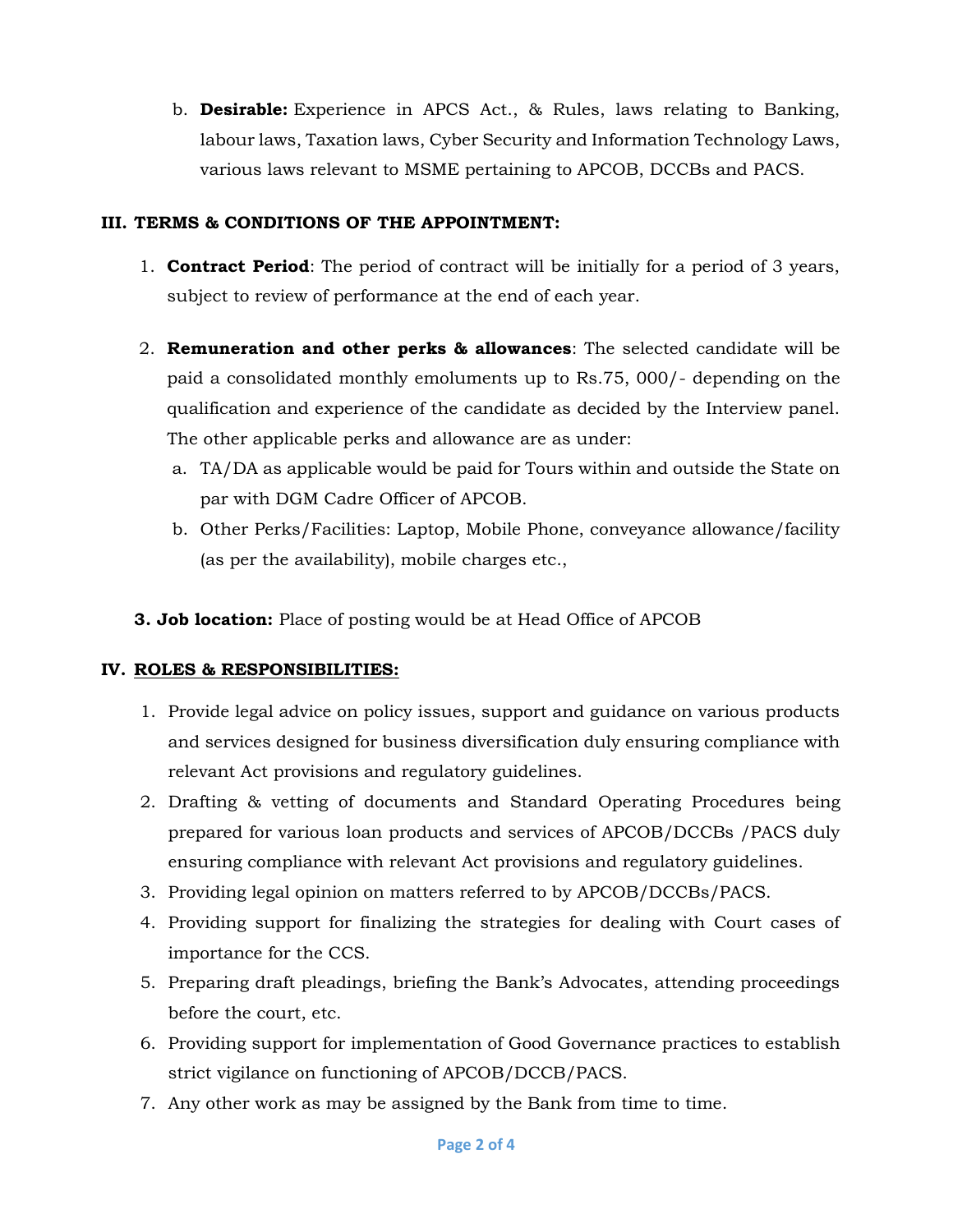# **V. INDUSTRY BACKGROUND:**

Banking & Finance /Statutory Corporation or Central/State Government/Development Organization with working knowledge in Agriculture and allied sector as a partner in a Law firm providing legal advice.

## **VI. SELECTION PROCEDURE:**

- 1. Selection will be made on the basis of an interview. Merely satisfying the eligibility norms do not entitle a candidate to be called for Interview. APCOB reserves the right to call only the requisite number of candidates for the Interview after preliminary screening/ short listing with reference to candidates' qualification, experience, profile vis-a-vis job requirements, etc.
- 2. All further announcements/ details pertaining to this process will be provided only on the bank's website [www.apcob.org](http://www.apcob.org/) from time to time.

# **VII.APPLICATION GUIDELINES**:

- 1. Candidates can apply for the post from **27.05.2020 to 09.06.2020** by way of email or by post in the prescribed proforma application available in the Bank's website [www.apcob.org.](http://www.apcob.org/)
- 2. Candidates may submit their application form, in the prescribed format, along with supporting documents of age proof, Educational qualification, experience, a passport size photo and UTR no. of NEFT transaction, by way of e-mail to the ID: [hrd@apcob.org](mailto:hrd@apcob.org) or by way of post to the Deputy General Manager (HRD), The AP State Coop Bank Ltd., #27-29-28, Governorpet, Vijayawada -520002.
- 3. The application fee of Rs. 500/- shall be paid by way of NEFT to the following account or Demand Draft in favour of The A.P State Co-operative Bank Ltd., payable at Vijayawada.